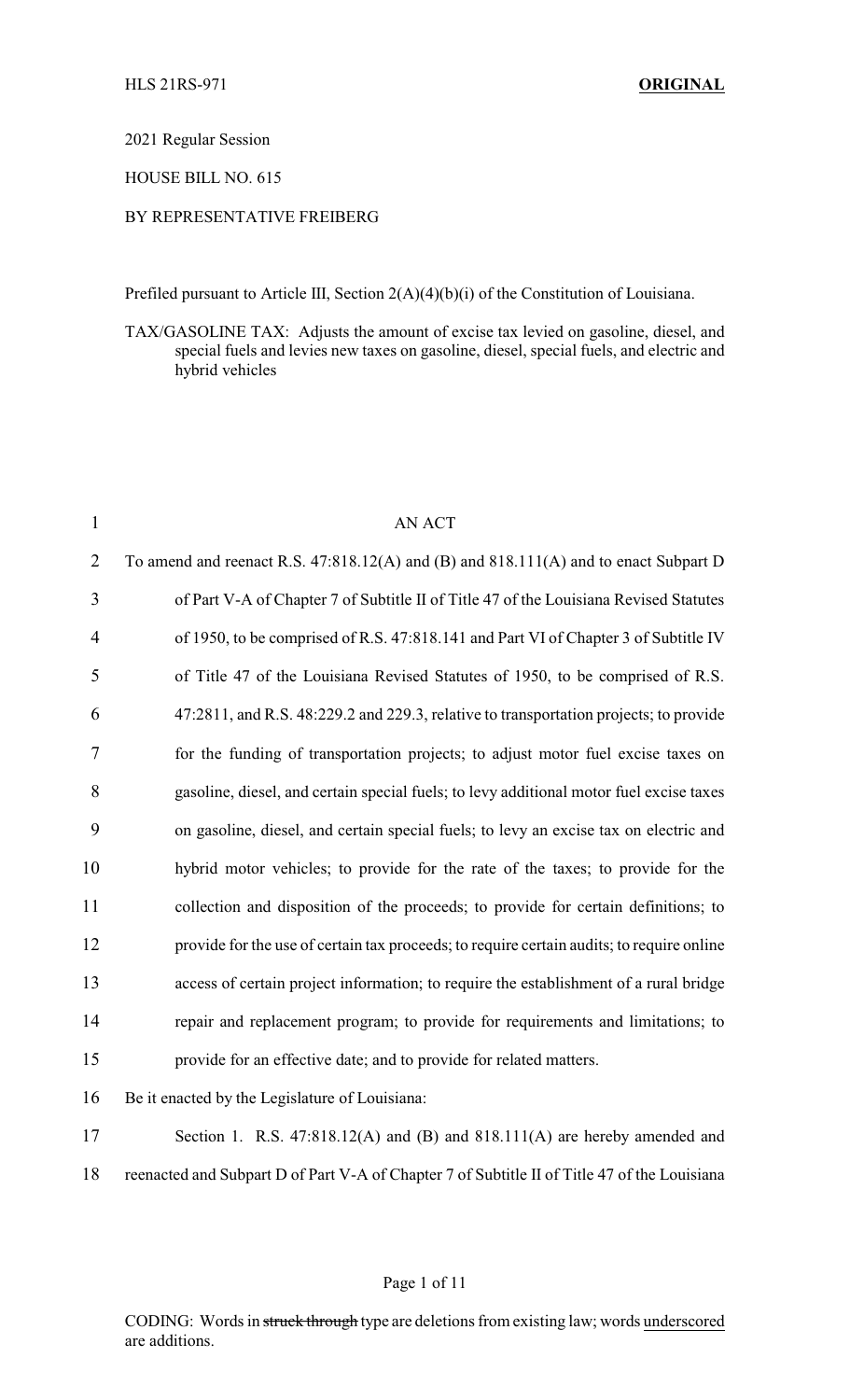## HLS 21RS-971 **ORIGINAL**

| $\mathbf{1}$   | Revised Statutes of 1950, comprised of R.S. 47:818.141 is hereby amended and reenacted  |
|----------------|-----------------------------------------------------------------------------------------|
| $\overline{2}$ | to read as follows:                                                                     |
| 3              | §818.12. Taxes levied; rates                                                            |
| $\overline{4}$ | $A(1)$ There is hereby levied a tax of sixteen cents at the rate set forth in           |
| 5              | Paragraph (2) of this Subsection per net gallon on all gasoline as defined in this Part |
| 6              | sold, used, or consumed in the state of Louisiana for domestic consumption.             |
| 7              | Until June 30, 2021, the rate of the tax levied pursuant to the<br>(2)(a)               |
| 8              | provisions of Paragraph (1) of this Subsection shall be sixteen cents per net gallon.   |
| 9              | (b) Beginning July 1, 2021, through June 30, 2025, the rate of the tax levied           |
| 10             | pursuant to the provisions of Paragraph (1) of this Subsection shall be thirteen cents  |
| 11             | per net gallon.                                                                         |
| 12             | Beginning July 1, 2025, the rate of the tax levied pursuant to the<br>(c)               |
| 13             | provisions of Paragraph (1) of this Subsection shall be twelve cents per net gallon.    |
| 14             | $B(1)$ There is hereby levied a tax of sixteen cents at the rate set forth in           |
| 15             | Paragraph (2) of this Subsection per net gallon on all diesel fuel as defined in this   |
| 16             | Part sold, used, or consumed in the state of Louisiana for the operation of motor       |
| 17             | vehicles, licensed or required to be licensed for highway use.                          |
| 18             | $(2)(a)$ Until June 30, 2021, the rate of the tax levied pursuant to the                |
| 19             | provisions of Paragraph (1) of this Subsection shall be sixteen cents per net gallon.   |
| 20             | (b) Beginning July 1, 2021, through June 30, 2025, the rate of the tax levied           |
| 21             | pursuant to the provisions of Paragraph (1) of this Subsection shall be thirteen cents  |
| 22             | per net gallon.                                                                         |
| 23             | Beginning July 1, 2025, the rate of the tax levied pursuant to the<br>(c)               |
| 24             | provisions of Paragraph (1) of this Subsection shall be twelve cents per net gallon.    |
| 25             | $\ast$<br>∗<br>∗                                                                        |
| 26             | §818.111. Taxes levied; rates; unit of measurement                                      |
| 27             | A.(1) There is hereby levied a tax of sixteen cents at the rate set forth in            |
| 28             | Paragraph (2) of this Subsection per gallon or gallon equivalent on all special fuels   |
| 29             | including compressed natural gas as defined by R.S. 47:818.2(18), liquefied natural     |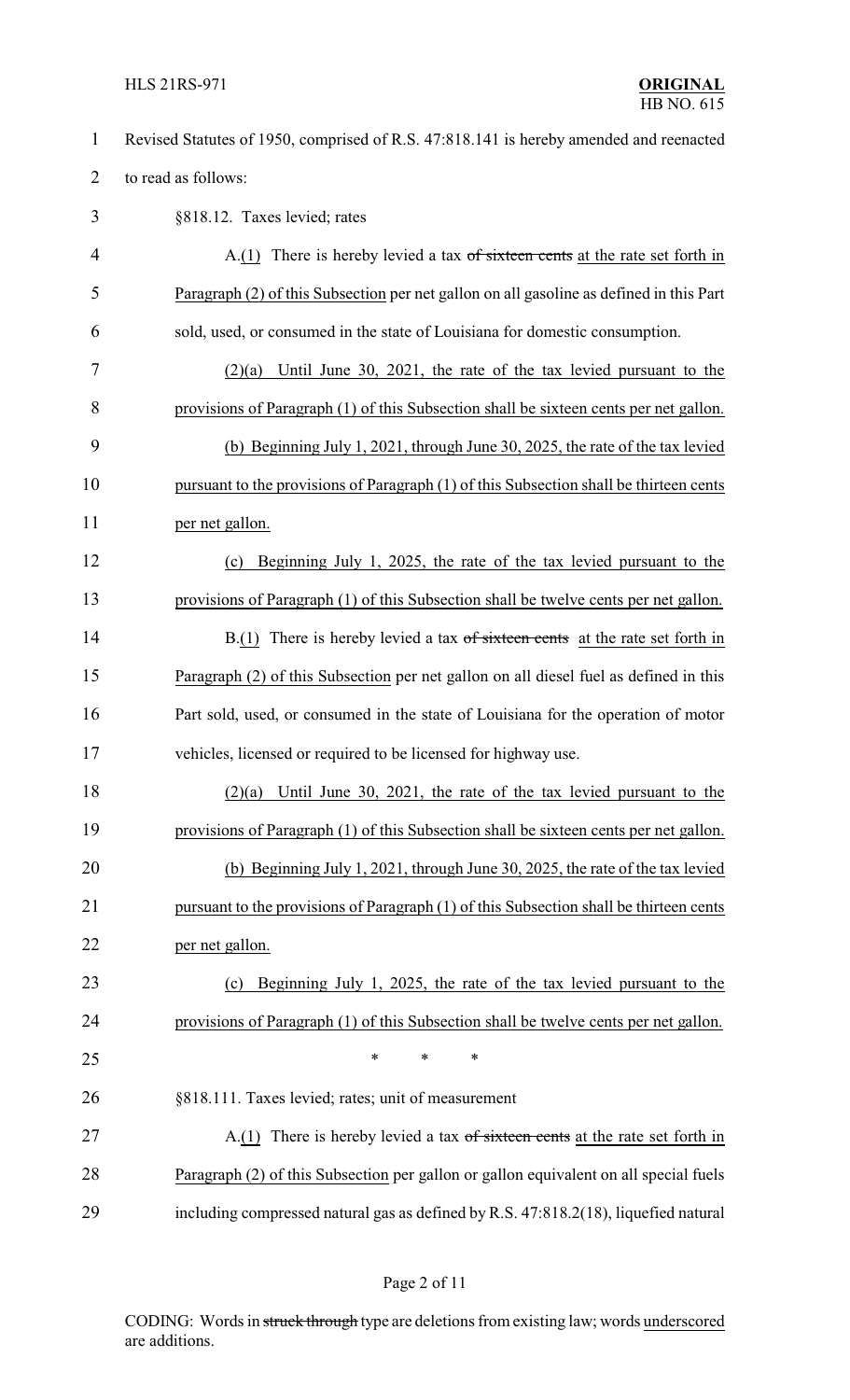| $\mathbf{1}$   | gas as defined by R.S. 47:818.2(43), and liquefied petroleum gas as defined by R.S.        |
|----------------|--------------------------------------------------------------------------------------------|
| $\overline{2}$ | 47:818.2(44) sold, used, or consumed in the state of Louisiana for the operation of        |
| 3              | motor vehicles licensed or required to be licensed for highway use.                        |
| 4              | $(2)(a)$ Until June 30, 2021, the rate of the tax levied pursuant to the                   |
| 5              | provisions of Paragraph (1) of this Subsection shall be sixteen cents per gallon or        |
| 6              | gallon equivalent.                                                                         |
| 7              | (b) Beginning July 1, 2021, through June 30, 2025, the rate of the tax levied              |
| 8              | pursuant to the provisions of Paragraph (1) of this Subsection shall be thirteen cents     |
| 9              | per gallon or gallon equivalent.                                                           |
| 10             | Beginning July 1, 2025, the rate of the tax levied pursuant to the<br>(c)                  |
| 11             | provisions of Paragraph (1) of this Subsection shall be twelve cents per gallon or         |
| 12             | gallon equivalent.                                                                         |
| 13             | $\ast$<br>$\ast$<br>$\ast$                                                                 |
| 14             | SUBPART D. GOVERNMENT REFORM IN TRANSPORTATION ACT OF 2021;                                |
| 15             | ADDITIONAL TAXES ON GASOLINE, DIESEL                                                       |
| 16             | FUELS, AND SPECIAL FUELS                                                                   |
| 17             | §818.141. Additional tax levied on gasoline, diesel fuels, and special fuels; rates;       |
| 18             | use of proceeds; audits of the department's operations, organizational                     |
| 19             | efficiencies, and use of the avails of the taxes deposited into the Construction           |
| 20             | Subfund of the Transportation Trust Fund; report of findings                               |
| 21             | A.(1) In addition to the taxes levied in R.S. 47:818.12, 818.111, and 820.1,               |
| 22             | there shall be levied a tax at the rate set forth in Paragraph (2) of this Section per net |
| 23             | gallon or gallon equivalent on the following:                                              |
| 24             | All gasoline sold, used, or consumed in the state of Louisiana for<br>(a)                  |
| 25             | domestic consumption.                                                                      |
| 26             | (b) All diesel fuel as defined in this Part and all special fuels including                |
| 27             | compressed natural gas as defined by R.S. 47:818.2(18), liquefied natural gas as           |
| 28             | defined by R.S. $47:818.2(43)$ , and liquefied petroleum gas as defined by R.S.            |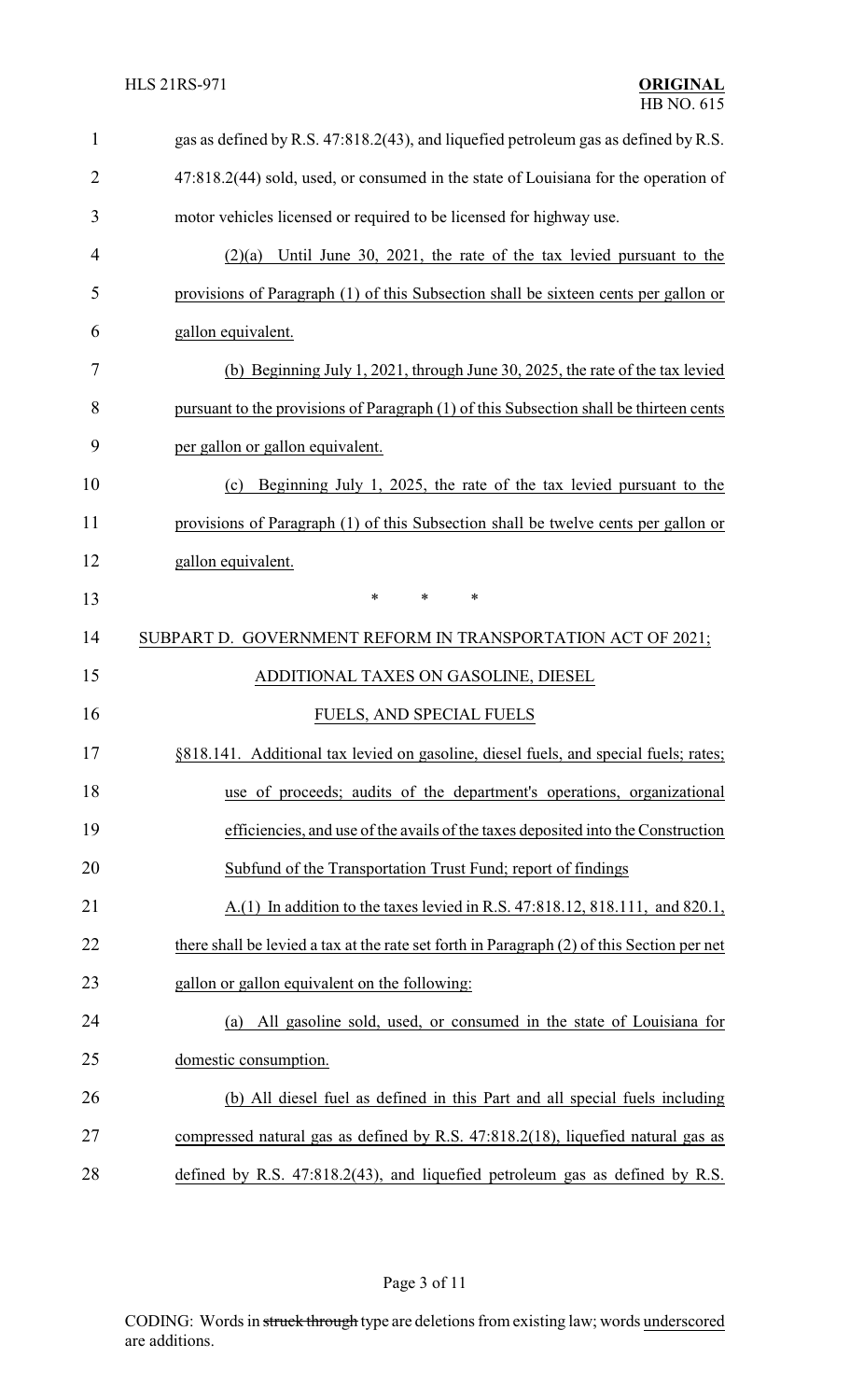| $\mathbf{1}$   | 47:818.2(44) sold, used, or consumed in the state of Louisiana for the operation of    |
|----------------|----------------------------------------------------------------------------------------|
| $\overline{2}$ | motor vehicles, licensed or required to be licensed for highway use.                   |
| 3              | (2) Beginning July 1, 2021, through June 30, 2023, the rate of the tax levied          |
| $\overline{4}$ | pursuant to the provisions of Paragraph (1) of this Subsection shall be thirteen cents |
| 5              | per net gallon or gallon equivalent.                                                   |
| 6              | (3) Beginning July 1, 2023, through June 30, 2025, the rate of the tax levied          |
| 7              | pursuant to the provisions of Paragraph (1) of this Subsection shall be fifteen cents  |
| 8              | per net gallon or gallon equivalent.                                                   |
| 9              | (4) Beginning July 1, 2025, through June 30, 2027, the rate of the tax levied          |
| 10             | pursuant to the provisions of Paragraph (1) of this Subsection shall be eighteen cents |
| 11             | per net gallon or gallon equivalent.                                                   |
| 12             | (5) Beginning July 1, 2027, through June 30, 2029, the rate of the tax levied          |
| 13             | pursuant to the provisions of Paragraph (1) of this Subsection shall be twenty cents   |
| 14             | per net gallon or gallon equivalent.                                                   |
| 15             | $(6)$ Beginning July 1, 2029, through June 30, 2031, the rate of the tax levied        |
| 16             | pursuant to the provisions of Paragraph (1) of this Subsection shall be twenty-two     |
| 17             | cents per net gallon or gallon equivalent.                                             |
| 18             | (7) Beginning July 1, 2031, through June 30, 2033, the rate of the tax levied          |
| 19             | pursuant to the provisions of Paragraph (1) of this Subsection shall be twenty-four    |
| 20             | cents per net gallon or gallon equivalent.                                             |
| 21             | Beginning July 1, 2033, the rate of the tax levied pursuant to the<br>(8)              |
| 22             | provisions of Paragraph (1) of this Subsection shall be twenty-six cents per net       |
| 23             | gallon or gallon equivalent.                                                           |
| 24             | B.(1) After compliance with the requirements of Article VII, Section 9(B)              |
| 25             | of the Constitution of Louisiana, the treasurer shall deposit the avails of the taxes  |
| 26             | levied pursuant to the provisions of this Section into the Construction Subfund of the |
| 27             | Transportation Trust Fund pursuant to the requirements of Article VII, Section         |
| 28             | 27(B)(2) of the Constitution of Louisiana. The Department of Transportation and        |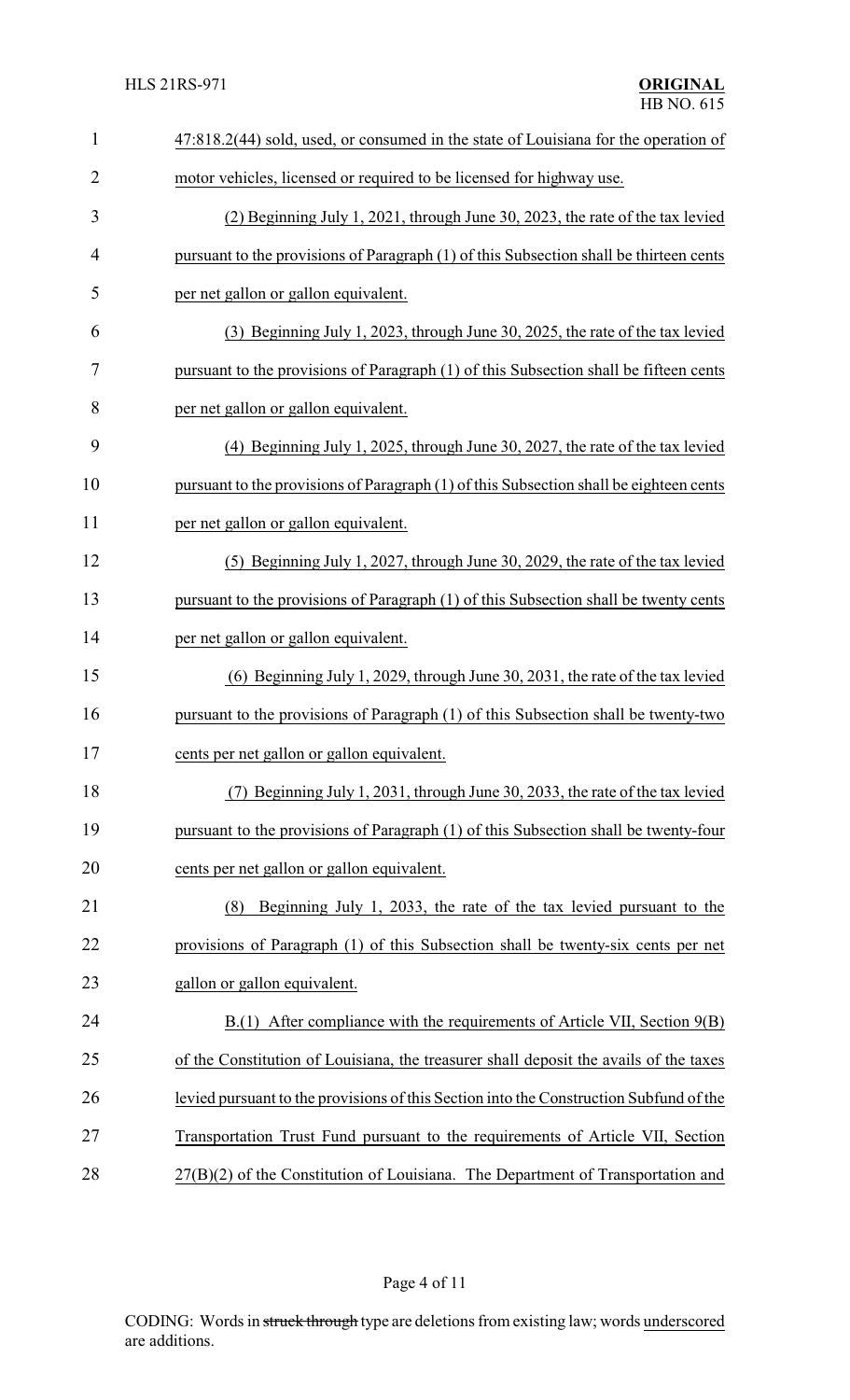| $\mathbf{1}$   | Development shall utilize the avails of the taxes levied pursuant to the provisions of  |
|----------------|-----------------------------------------------------------------------------------------|
| $\overline{2}$ | this Section which are deposited into the Construction Subfund as follows:              |
| 3              | (a) Sixty percent of the avails shall be utilized on highway and bridge                 |
| 4              | preservation projects included in the Highway Priority Program in accordance with       |
| 5              | the department's definitions of such projects. The total cost of a preservation project |
| 6              | shall include the prorated cost associated with third-party services required by the    |
| 7              | department to create, implement, and maintain an online platform pursuant to the        |
| 8              | provisions of R.S. $48:229.2$ .                                                         |
| 9              | (b) Forty percent of the avails shall be utilized on Highway Priority Program           |
| 10             | projects classified as capacity projects in accordance with the department's            |
| 11             | definitions of such projects. The total cost of a capacity project shall include the    |
| 12             | prorated cost associated with third-party services required by the department to        |
| 13             | create, implement, and maintain an online platform pursuant to the provisions of R.S.   |
| 14             | 48:229.2. The following mega projects shall be prioritized by the secretary of the      |
| 15             | Department of Transportation and Development and constructed based on the               |
| 16             | completion of each project's federally mandated environmental process and               |
| 17             | requirements:                                                                           |
| 18             | (i) Replacement of the I-10 Calcasieu River bridge and I-10 improvements                |
| 19             | from the I-210 interchange west of the river to the I-20 interchange east of the river. |
| 20             | A new Mississippi River Bridge at Baton Rouge with freeway-level<br>(ii)                |
| 21             | connections from the interstate west of Baton Rouge to the interstate east of Baton     |
| 22             | Rouge.                                                                                  |
| 23             | Upgrades to US 90 to interstate standards from the I-10 and I-49<br>(iii)               |
| 24             | interchange at Lafayette to New Orleans.                                                |
| 25             | (iv) Widening of I-12 to six lanes and associated improvements where this               |
| 26             | interstate is not yet upgraded from Baton Rouge to the Mississippi state line.          |
| 27             | (v) A new, four lane Jimmie Davis Bridge on LA 511 across the Red River                 |
| 28             | in Shreveport-Bossier.                                                                  |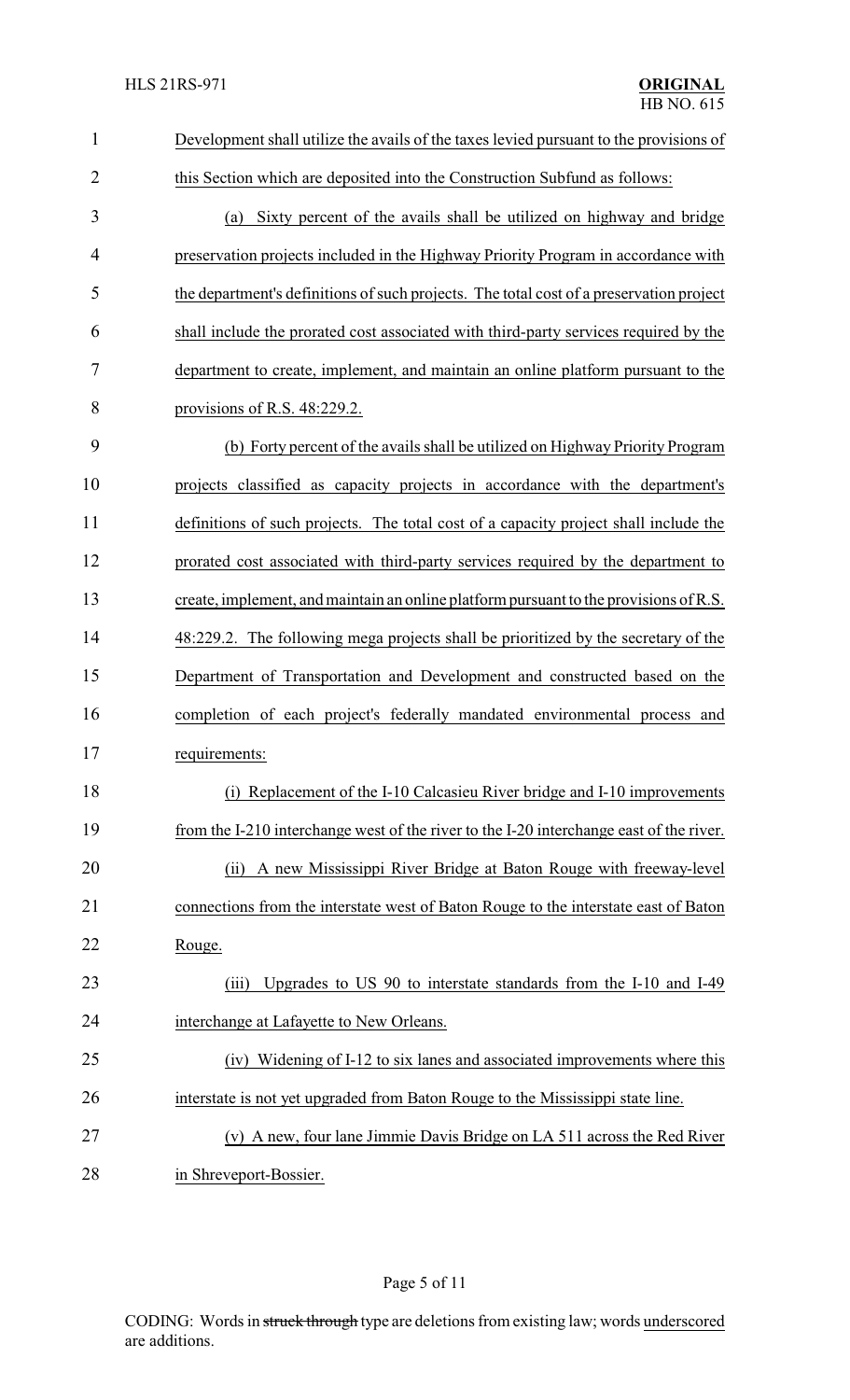| $\mathbf{1}$   | (vi) Widening to six lanes and associated improvements to I-20 at Monroe                 |
|----------------|------------------------------------------------------------------------------------------|
| $\overline{2}$ | from LA 546 to LA 594.                                                                   |
| 3              | (vii) US 90, Port of New Orleans access improvements with improved and                   |
| 4              | maintained interstate lighting in New Orleans.                                           |
| 5              | (viii) Alexandria-Pineville Beltway, Segments E, F, G, H, and I from La. 28              |
| 6              | East to LA 28 West.                                                                      |
| 7              | Notwithstanding the allocation of the avails of the tax provided for in<br>(2)           |
| 8              | Subparagraphs $(1)(a)$ and $(b)$ of this Subsection, the avails of the taxes levied      |
| 9              | pursuant to the provisions of this Section shall be allocated to maximize the state's    |
| 10             | share of federal funding for construction projects in each fiscal year.                  |
| 11             | (3) Nothing in this Section shall be construed to require a reduction in                 |
| 12             | funding for the Parish Transportation Fund, the Port Construction and Development        |
| 13             | Priority Program, or the Statewide Flood Control Program below funding levels for        |
| 14             | these programs appropriated in the FY 2020-2021 budget.                                  |
| 15             | $C(1)$ No later than July 1, 2022, the legislative auditor shall commence a              |
| 16             | comprehensive audit of the Department of Transportation and Development as               |
| 17             | follows:                                                                                 |
| 18             | To review the department's operations and organizational efficiency in<br>(a)            |
| 19             | order to ensure that the department can perform all of its required operations and       |
| 20             | functions within the funding provided for in R.S. 47:818.12.                             |
| 21             | (b) To review the department's use of the avails of the taxes deposited into             |
| 22             | the Construction Subfund of the Transportation Trust Fund pursuant to the                |
| 23             | provisions of Article VII, Section 27 of the Constitution of Louisiana.                  |
| 24             | The legislative auditor shall present its findings and recommendations<br>(2)            |
| 25             | no later than September 30, 2023, to the speaker of the House of Representatives and     |
| 26             | the president of the Senate.                                                             |
| 27             | $\ast$<br>*<br>*                                                                         |
| 28             | Section 2. Part VI of Chapter 3 of Subtitle IV of Title 47 of the Louisiana Revised      |
| 29             | Statutes of 1950, to be comprised of R.S. 47:2811, is hereby enacted to read as follows: |

# Page 6 of 11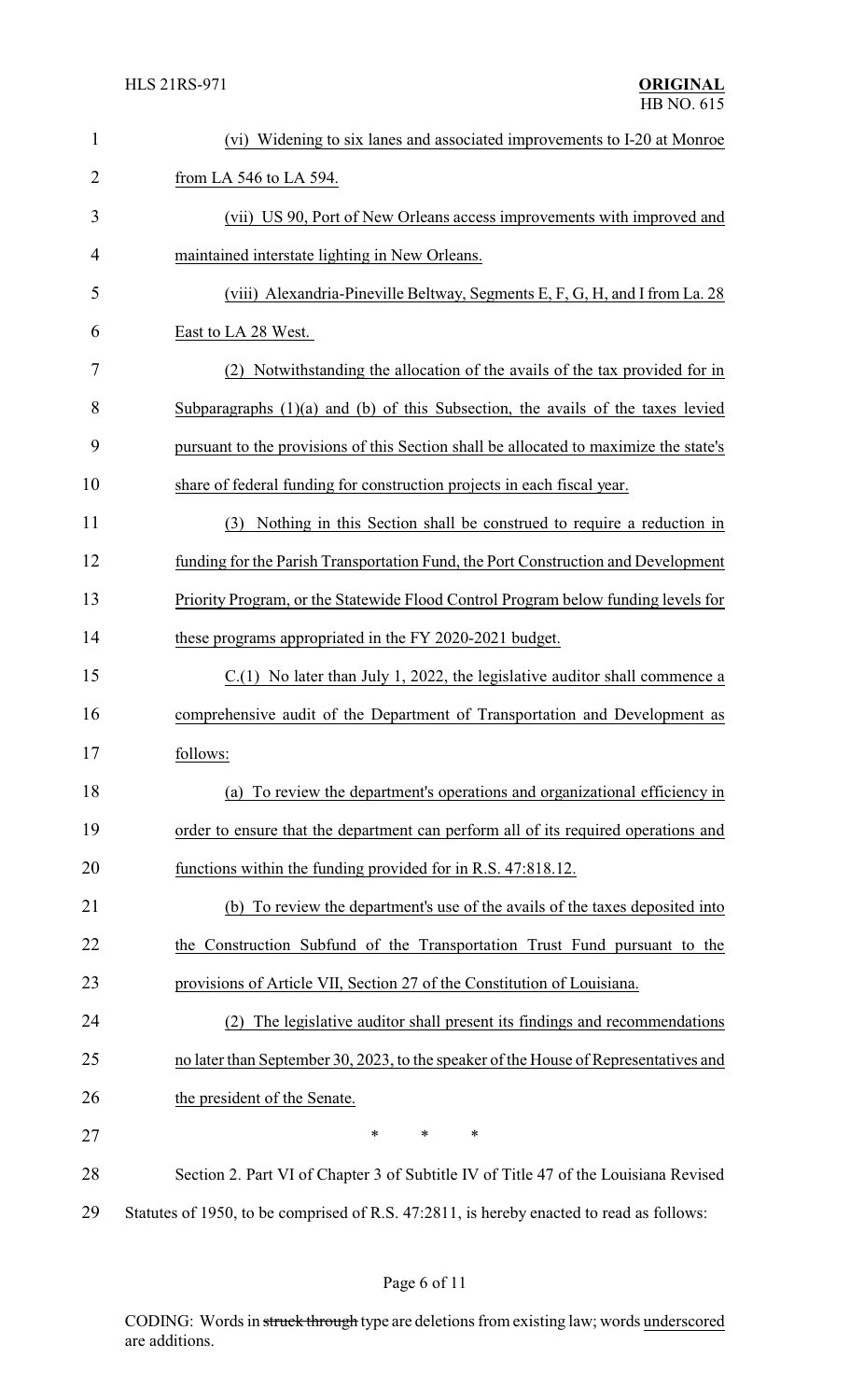| $\mathbf{1}$   | PART VI. TAX ON ELECTRIC VEHICLES                                                       |
|----------------|-----------------------------------------------------------------------------------------|
| $\overline{2}$ | AND HYBRID VEHICLES                                                                     |
| 3              | Imposition of tax; electric vehicles; hybrid vehicles; collection; use of<br>\$2811.    |
| 4              | proceeds                                                                                |
| 5              | A.(1) There is hereby levied a tax of four hundred dollars per year on each             |
| 6              | electric vehicle which is operated upon the highways of this state and which is         |
| 7              | required to be registered and to pay registration license tax in accordance with the    |
| 8              | provisions of Chapter 4 of Subtitle II of Title 47 of the Louisiana Revised Statutes    |
| 9              | of 1950.                                                                                |
| 10             | There is hereby levied a tax of two hundred seventy-five dollars per year               |
| 11             | on each hybrid vehicle which is operated upon the highways of this state and which      |
| 12             | is required to be registered and to pay registration license tax in accordance with the |
| 13             | provisions of Chapter 4 of Subtitle II of Title 47 of the Louisiana Revised Statutes    |
| 14             | of 1950.                                                                                |
| 15             | B. For purposes of this Section, the following terms shall have the following           |
| 16             | meanings unless the context clearly indicates otherwise:                                |
| 17             | (1) "Electric vehicle" shall mean a vehicle which is powered by one or more             |
| 18             | electric motors or energy stored in rechargeable batteries for propulsion.              |
| 19             | (2) "Hybrid vehicle" shall mean a vehicle that uses gasoline, diesel fuel, or           |
| 20             | special fuels in combination with an electric motor for propulsion.                     |
| 21             | C. The commissioner of motor vehicles shall collect the tax levied pursuant             |
| 22             | to the provisions of this Section every two years at the same time and in the same      |
| 23             | manner as the registration license tax pursuant to the provisions of R.S. 47:463.       |
| 24             | D. After compliance with the requirements of Article VII, Section 9(B) of               |
| 25             | the Constitution of Louisiana relative to the Bond Security and Redemption Fund,        |
| 26             | and prior to placing monies into the state general fund, the treasurer shall deposit an |
| 27             | amount equal to the avails of the tax levied pursuant to the provisions of this Section |
| 28             | into the Construction Subfund of the Transportation Trust Fund pursuant to the          |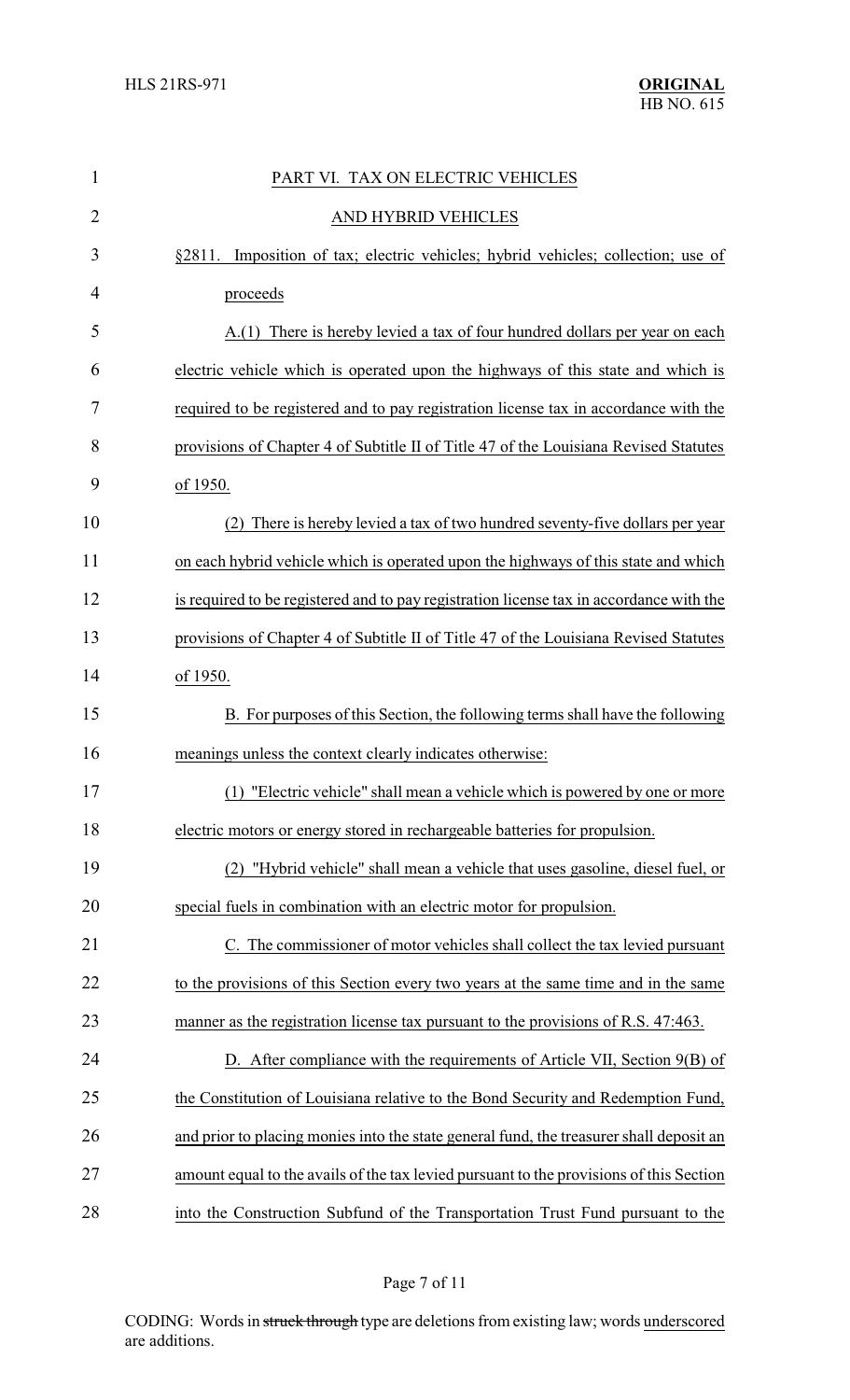| $\mathbf{1}$   | requirements of Article 7, Section 27(B)(2) of the Constitution of Louisiana. The      |  |
|----------------|----------------------------------------------------------------------------------------|--|
| $\overline{2}$ | Department of Transportation and Development shall utilize the avails of the taxes     |  |
| 3              | levied pursuant to the provisions of this Section which are deposited into the         |  |
| 4              | Construction Subfund in accordance with the provisions of R.S. 47:818.141(B).          |  |
| 5              | Section 3. R.S. 48:229.2 and 229.3 are hereby enacted to read as follows:              |  |
| 6              | §229.2. Highway Priority Program project information; online public access             |  |
| 7              | A. Each project in the Highway Priority Program shall have a designated                |  |
| 8              | total cost which shall include a prorated cost associated with third-party services    |  |
| 9              | required by the department to create, implement, and maintain an online platform no    |  |
| 10             | later than January 1, 2022, through which the public shall have access to real-time    |  |
| 11             | project information including, but not limited to the project's scope, cost, and time- |  |
| 12             | line for completion as well as all means of financing for the project. The platform    |  |
| 13             | created and implemented by the department shall be developed in consultation with      |  |
| 14             | the American Association of State Highway and Transportation Officials.                |  |
| 15             | B. The department shall utilize targeted digital technologies to raise public          |  |
| 16             | awareness of the online platform, to provide project updates to the public, and to     |  |
| 17             | seek the public's input on projects.                                                   |  |
| 18             | §229.3. Preservation projects; rural bridge repair and replacement program; non-       |  |
| 19             | interstate pavement preservation projects; prioritization; funding                     |  |
| 20             | The Department of Transportation and Development shall establish a rural               |  |
| 21             | bridge repair and replacement program for bridge projects included in the Highway      |  |
| 22             | Priority Program in order to preserve bridges located in rural areas of the state. In  |  |
| 23             | establishing this program, the department shall prioritize bridge repair and           |  |
| 24             | replacement projects which expand public and commercial access to rural                |  |
| 25             | communities. Funding for this program shall be provided in accordance with the         |  |
| 26             | provisions of R.S. 47:818.141(B)(1)(a).                                                |  |
| 27             | Section 4. This Act may be referred to as the Government Reform in Transportation      |  |
| 28             | Act of 2021.                                                                           |  |
| 29             | 5.(A) This Section and Sections 1, 3, and 4 of this Act shall become effective         |  |
| 30             | on July 1, 2021.                                                                       |  |

CODING: Words in struck through type are deletions from existing law; words underscored are additions.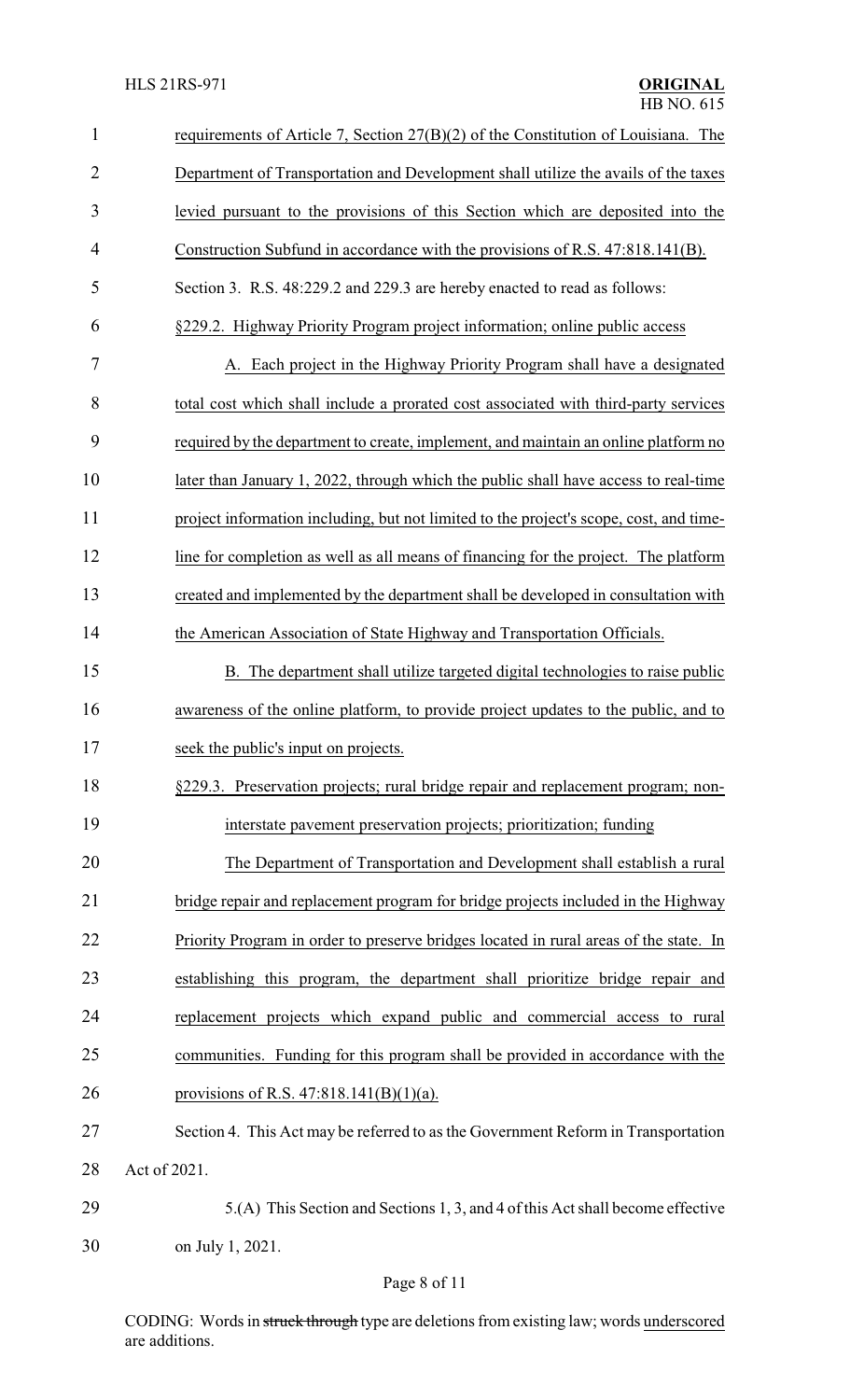1 (B) Section 2 of this Act shall become effective on July 1, 2025.

#### DIGEST

The digest printed below was prepared by House Legislative Services. It constitutes no part of the legislative instrument. The keyword, one-liner, abstract, and digest do not constitute part of the law or proof or indicia of legislative intent. [R.S. 1:13(B) and 24:177(E)]

| HB 615 Original | 2021 Regular Session | Freiberg |
|-----------------|----------------------|----------|
|-----------------|----------------------|----------|

**Abstract:** Increases the per gallon tax on gasoline, diesel, and special fuels, and levies an annual tax on electric and hybrid vehicles, and dedicates the avails of the new taxes to the Construction Subfund of the Transportation Trust Fund.

Present law provides for the levy of a tax of  $4¢$  per gallon of gasoline, diesel, and special fuels. Present law requires the proceeds of this  $4\phi$  per gallon tax on these motor fuels to be credited to the Transportation Infrastructure Model for Economic Development (TIMED) account in the Transportation Trust Fund (TTF) for use solely on projects in the TIMED program.

Proposed law retains present law with respect to the levy of a tax of  $4¢$  per gallon of gasoline, diesel, and special fuels.

Present law provides for the levy of a tax of 16¢ per gallon tax on gasoline, diesel, and special fuels.

Proposed law, with respect to the 16¢ per gallon tax on gasoline, diesel, and special fuels in present law, reduces the amount of the tax levied on gasoline, diesel, and special fuels beginning July 1, 2021, through June 30, 2025, from 16¢ per gallon to 13¢ per gallon, and beginning July 1, 2025, from  $13¢$  per gallon to  $12¢$  per gallon.

## *New, Additional Tax* **on Gasoline, Diesel, and Special Fuels**

Proposed law, beginning July 1, 2021, levies a *new, additional tax* on gasoline, diesel, and special fuels at the following rates:

- (1) On July 1, 2021, through June 30, 2023, 13¢ per net gallon or gallon equivalent.
- (2) On July 1, 2023, through June 30, 2025, 15 $\phi$  per net gallon or gallon equivalent.
- (3) On July 1, 2025, through June 30, 2027, 18¢ per net gallon or gallon equivalent.
- (4) On July 1, 2027, through June 30, 2029, 20 $\phi$  per net gallon or gallon equivalent.
- (5) On July 1, 2029, through June 30, 2031, 22 $\phi$  per net gallon or gallon equivalent.
- (6) On July 1, 2031, through June 30, 2033, 24 $\phi$  per net gallon or gallon equivalent.
- (7) On July 1, 2033, through June 30, 2029, 26 $\phi$  per net gallon or gallon equivalent.

#### **Electric Vehicles and Hybrid Vehicles**

Proposed law levies an annual tax of \$400 per year on each electric vehicle and an annual \$275 per year on each hybrid vehicle operated on state highways which are required to be registered and to pay registration license tax in accordance with present law. Further requires the commissioner of motor vehicles to collect the tax levied in proposed law every

#### Page 9 of 11

CODING: Words in struck through type are deletions from existing law; words underscored are additions.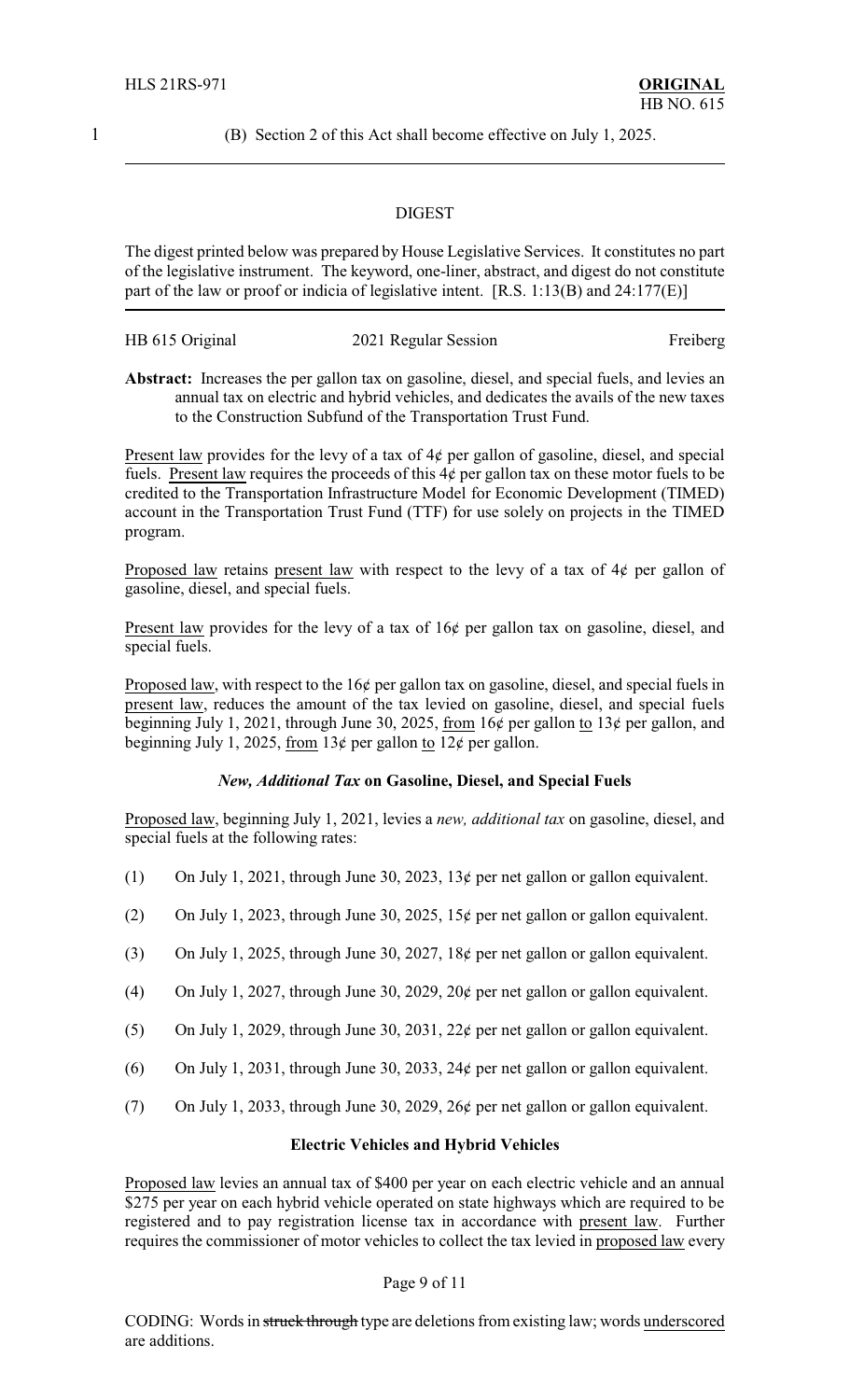two years at the same time and in the same manner as the registration license tax pursuant to present law.

Proposed law defines an "electric vehicle" as a vehicle powered by one or more electric motors or energy stored in rechargeable batteries for propulsion and defines a "hybrid vehicle" as a vehicle that uses gasoline, diesel fuel, or special fuels in combination with an electric motor for propulsion.

## **Deposit and Use of the Tax Proceeds**

Proposed law requires the avails of the *new, additional taxes* levied on gasoline, diesel, and special fuels and the annual taxes levied on electric and hybrid vehicles to be deposited into the Construction Subfund of the TTF pursuant to the requirements of present constitution. Further requires the Dept. of Transportation and Development (DOTD) to utilize the avails of the taxes levied pursuant to proposed law which are deposited into the Construction Subfund as follows:

- (1) 60% of the avails to be utilized on highway and bridge preservation projects included in the Highway Priority Program.
- (2) 40% of the avails to be utilized on Highway Priority Program projects classified as capacity projects.

Proposed law, with respect to capacity projects, requires the secretary to prioritize and construct the following mega projects based on the completion of each project's federally mandated environmental process and requirements:

- (1) Replacement of the I-10 Calcasieu River bridge and I-10 improvements from the I-210 interchange west of the river to the I-20 interchange east of the river.
- (2) A new Mississippi River Bridge at Baton Rouge with freeway-level connections from the interstate west of Baton Rouge to the interstate east of Baton Rouge.
- (3) Upgrades to US 90 to interstate standards from the I-10 and I-49 interchange at Lafayette to New Orleans.
- (4) Widening of I-12 to six lanes and associated improvements where this interstate is not yet upgraded from Baton Rouge to the Mississippi state line.
- (5) A new, four lane Jimmie Davis Bridge on LA 511 across the Red River in Shreveport-Bossier.
- (6) Widening to six lanes and associated improvements to I-20 at Monroe from LA 546 to LA 594.
- (7) US 90, Port of New Orleans access improvements with improved and maintained interstate lighting in New Orleans.
- (8) Alexandria-Pineville Beltway, Segments E, F, G, H, and I from La. 28 East to LA 28 West.

Proposed law requires, no later than Jan. 1, 2022, the total cost of projects in the Highway Priority Program to include the prorated cost associated with third-party services required by DOTD to create, implement, and maintain an online platform, through which the public will have access to real-time project information including the project's scope, cost, and time-line for completion as well as all means of financing for the project. Further requires the online platform to be developed in consultation with the American Association of State Highway and Transportation Officials.

## Page 10 of 11